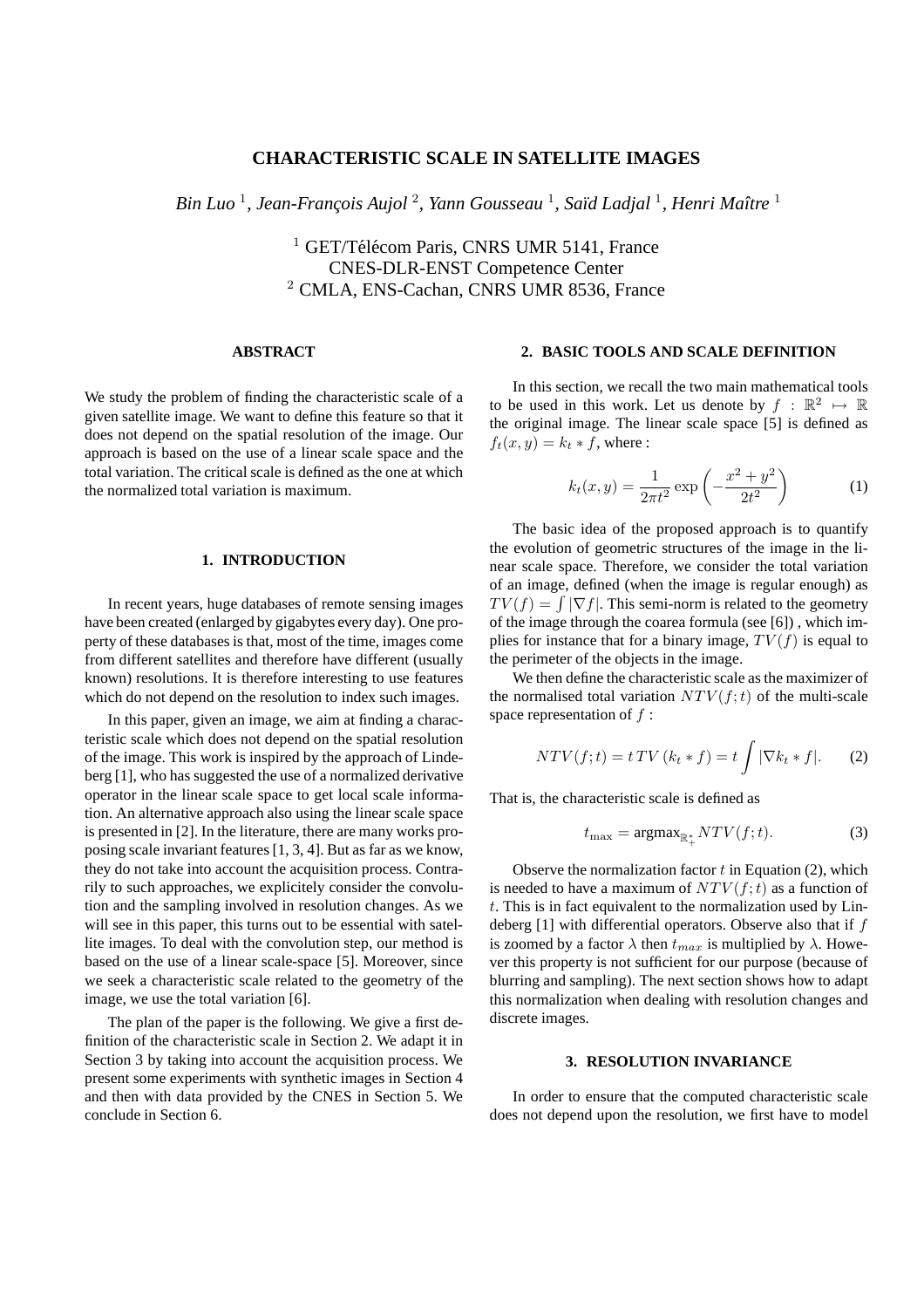the acquisition process. Recall that  $f$  is a continuous function corresponding to a given scene. We assume that the acquisition system performs a convolution followed by a sampling. We approximate the convolution kernel by a Gaussian kernel  $(k_{\sigma})$ . The sampling rate (which is also the resolution of the discrete image) is  $r = \alpha \sigma$ . The  $\alpha$  parameter is a characteristic of the acquisition process (the larger  $\alpha$ , the more aliased the image). In the numerical experiments presented in the paper, we use  $\alpha = 1$ . The following formula summarizes the acquisition process :

$$
g_0^r = \Psi_r(k_\sigma * f) \tag{4}
$$

where  $g_0^r$  is the sampled version of f at resolution  $r$  ( $\Psi$  being the sampling operator).

We denote by  $\tilde{k}_t$  the discrete version of the gaussian kernel with standard deviation  $t$  ( $t$  being given in pixels). We therefore have  $k_t \approx k_{rt}$  (up to some normalization constant which we can drop). Let us define the discrete scale space as :

$$
g_t^r = \tilde{k}_t * g_0^r = \tilde{k}_t * (\Psi_r (k_\sigma * f)) \approx \Psi_r (k_{rt} * (k_\sigma * f))
$$
 (5)

The last approximation means that (at least for non-aliased images such as  $k_{\sigma} * f$ ) inverting convolution and subsampling is possible. In addition we can assume (for well-sampled images) that the total variation of the continuous and discrete versions are the same up to a normalization due to the zooming of factor  $r$  (this will be confirmed by the numerical experiments in the following sections). This leads to :

$$
TV(g_t^r) \approx \frac{1}{r}TV(k_{rt} * k_{\sigma} * f) = \frac{1}{r}TV\left(k_{\sqrt{r^2t^2 + \sigma^2}} * f\right)
$$
 (6)

Now we seek a normalization of the discrete total variation in order to easily relate it to the continuous normalized total variation  $NTV$  (defined in Equation (2). Let us define :

$$
G^{r}(t) = h(t) \, TV \left(g_{t}^{r}\right) \tag{7}
$$

The question is now how to choose the factor  $h(t)$ .

$$
G^{r}(t) \approx \frac{1}{r} h(t) \, TV \left( k_{\sqrt{r^{2}t^{2} + \sigma^{2}}} * f \right)
$$

$$
= \frac{1}{r} \frac{h(t)}{\sqrt{r^{2}t^{2} + \sigma^{2}}} \, NTV \left( f; \sqrt{r^{2}t^{2} + \sigma^{2}} \right)
$$

Hence :

$$
G^{r}(t) \approx \frac{1}{r^{2}} \frac{h(t)}{\sqrt{t^{2} + \frac{1}{\alpha^{2}}}} \, NTV\left(f; \sqrt{r^{2}t^{2} + \sigma^{2}}\right) \tag{8}
$$

If we choose :  $h(t) = \sqrt{t^2 + \frac{1}{\alpha^2}}$ then we have :

$$
G^{r}(t) \approx \frac{1}{r^{2}} NTV\left(f; \sqrt{r^{2}t^{2} + \sigma^{2}}\right)
$$
 (9)

Recall that  $t_{\text{max}} = \text{argmax}_{\mathbb{R}^*_+} (NTV(f; t))$ . We denote by  $t_{\max_r}$  the maximizer of  $G^r$ . We then have :

$$
t_{\text{max}} = \sqrt{r^2 t_{\text{max}_r}^2 + \sigma^2}
$$
 (10)

For a discrete image of resolution r we thus compute  $t_{\text{max}}$ . and derive the value of  $t_{\text{max}}$  using Equation (10). Notice that it is impossible to find a characteristic scale  $t_{\text{max}}$  smaller than  $\sigma$  (which is comparable to r). More generally, when the resolution of the image is larger than the actual characteristic scale  $t_{\text{max}}$  the computation becomes unreliable. Experiments show that  $t_{\text{max}}$  is retrievable as long as  $r < t_{\text{max}}$ .

From now on, the values of  $NTV$  will be deduced from Equation (9).

**Remark about the normalization :** In view of equation (2), the intuitive normalization would be :

$$
A^{r}(t) = tTV(g_t^{r})
$$
\n(11)

Nevertheless, if we set  $t_{\max_r} = \operatorname{argmax}_{\mathbb{R}^*} (A^r(t))$  and  $t_{\max} =$  $r \times t_{\text{max}_r}$ , then we can check numerically that  $t_{\text{max}}$  depends much more on the resolution than with the definition of equation (10) (see Figure 6 of Section 5).

Notice also that when  $t \gg 1$ , then the definitions from Equations (7) and (11) are equivalent. Our normalization choice is important when r approaches  $t_{\text{max}}$ .

## **4. TESTS ON SYNTHETIC IMAGES**

We test the method on spatial periodic images with period D, using different patterns such as squares, disks, Gaussians . . .For instance, Figure 1(a) is made of periodic squares with spatial period  $D = 40$ . On Figure 1(b), we display the graph of the discrete normalized total variation. By computing  $t_{max}$  on images with different patterns at different spatial periods, we experimentally find that :  $t_{max} \sim 0.15D$ , and that neither the shape nor the size of the pattern seem to influence much the value of  $t_{max}$ .



(a) Periodic function of squares

**Fig. 1**. An image composed of squares with spatial period  $D = 40$  (the length of **each square being** 10 **pixels) and the graph of the normalized total variation. The maximum is reached for**  $t = 6.1$ **.**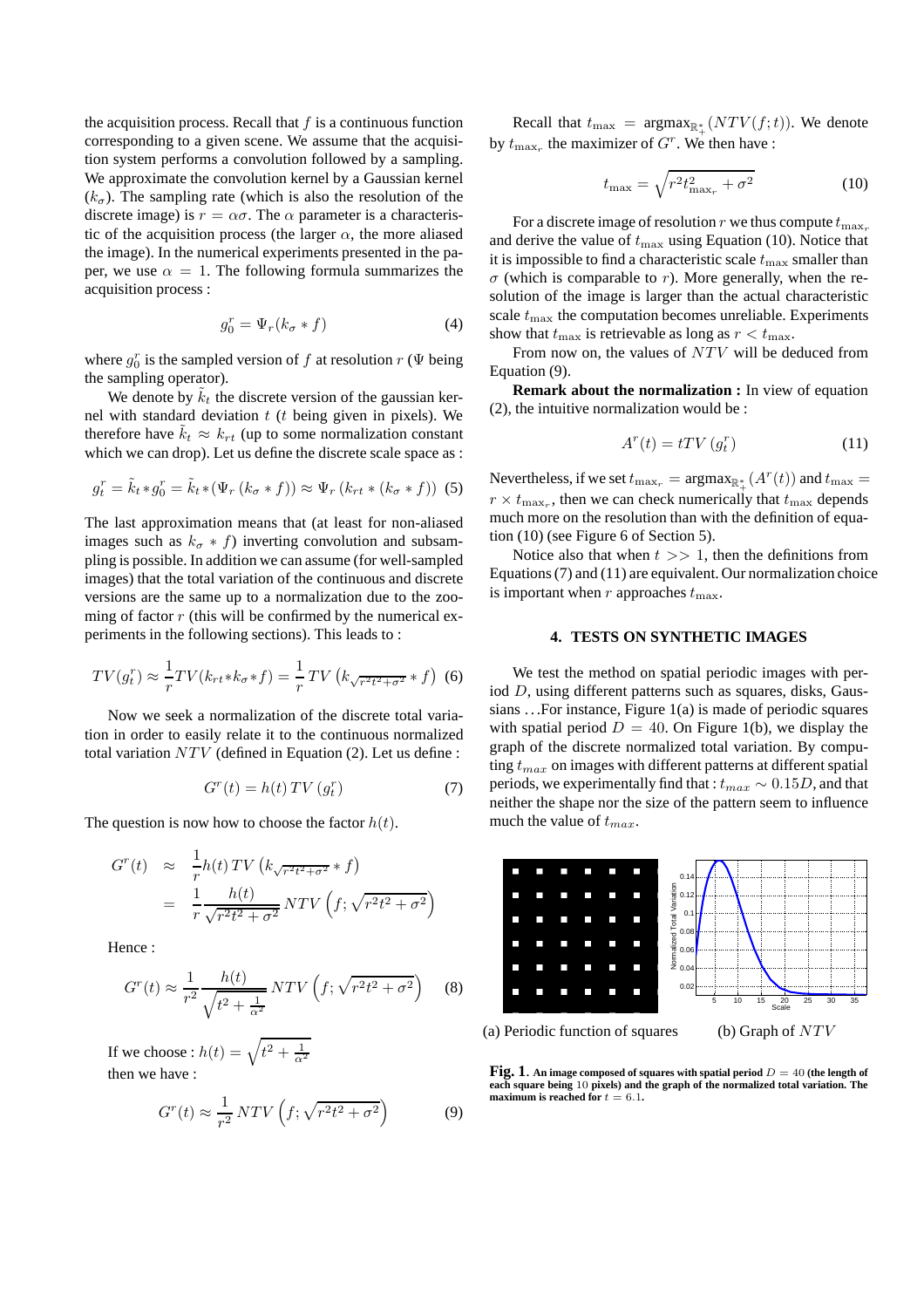### **5. APPLICATION ON REAL IMAGES PROVIDED BY THE CNES**

The CNES (Centre National d'Etudes Spatiales) has provided us with images of several scenes (such as cities, forests and fields, see Figure 2). For each scene, we have 33 images at different resolutions ranging from 25 cm to 10.08 m (with a geometrical progression). In particular, we thus have the resolution of the following satellites : Orfeo (70.7 cm), Spot 5 THR (252 cm), SPOT 5 (504 cm), SPOT 2 and 3 (1007.9 cm). These images have been obtained by numerical simulations performed by the CNES.



#### **Fig. 2**. **Aerial images provided by the CNES**

On Figure 3, we display the graphs of the normalized total variation for the images shown in Figure 2 (at resolution  $r =$ 25cm). There is at least one local maximum in each case. In the case of cities (Marseille or Toulouse), the characteristic scale is related to the size of the buildings and of the streets. In the case of the Didrai image (forest), the scale is related to the vegetation. Notice that in the case of the Roujan image (field), there are two local maxima, the small one (which is zoomed in Figure 3(e)) being related to the furrows inside the fields, and the large one being related to the fields themselves.

To check that  $t_{\text{max}}$  does not depend on the resolution, we have made the following experiments. For a given scene, we generate  $g^r$ , the image at resolution r, and we compute  $t_{\text{max}}$ (we take  $\alpha = 1$ ). Figure 4 shows the graph of  $t_{\text{max}}$  as a function of r. We can observe that  $t_{\text{max}}$  is almost constant (as long as  $r < t_{\text{max}}$ ). Remark that in the case of Roujan, there are two



**Fig. 3**. (a) NTV computed on the image of Marseille ( $r = 0.25m$ );  $t_{max}$ 4.8*m*; (b) NTV computed on the image of Toulouse ( $r = 0.25m$ );  $t_{max} = 2.4m$ ; (c) NTV computed on the image of Didrai ( $r = 0.25m$ );  $t_{max} = 1.2m$ ; (d) NTV computed on the image of Roujan  $(r = 0.25m)$ ; there are two local **maxima. The first one appears at the resolution** 0.4m**, the second one appears at** the resolution  $30m$ ; (e) Zoom around the first local maximum shown in (d).

different characteristic scales : this is coherent with the result shown in Figure 3(d). When the resolution  $r$  is fine enough,  $t_{\text{max}}$  is the characteristic scale corresponding to the furrows. But when  $r$  gets larger, then the furrows disappear (one no longer sees them in the images), and  $t_{\text{max}}$  is then related to the size of the fields.

We have also performed similar experiments on the images provided by the CNES. Figure 5 shows the graph of  $t_{\text{max}}$  as a function of the resolution. We get results that are very similar to the ones of Figure 4. We observe that  $t_{\text{max}}$  is almost constant (as long as the resolution  $r < t_{\text{max}}$ ). Notice that even though the kernel used by the CNES for its simulations is not Gaussian, the approximations made in Section 3 appear to be still valid.

On Figure 6, we show the results of the same experiment on the image of Toulouse with the intuitive normalization of Equation (11) which does not take into account convolution in the resolution change. As expected,  $t_{\text{max}}$  is very sensitive to the resolution.